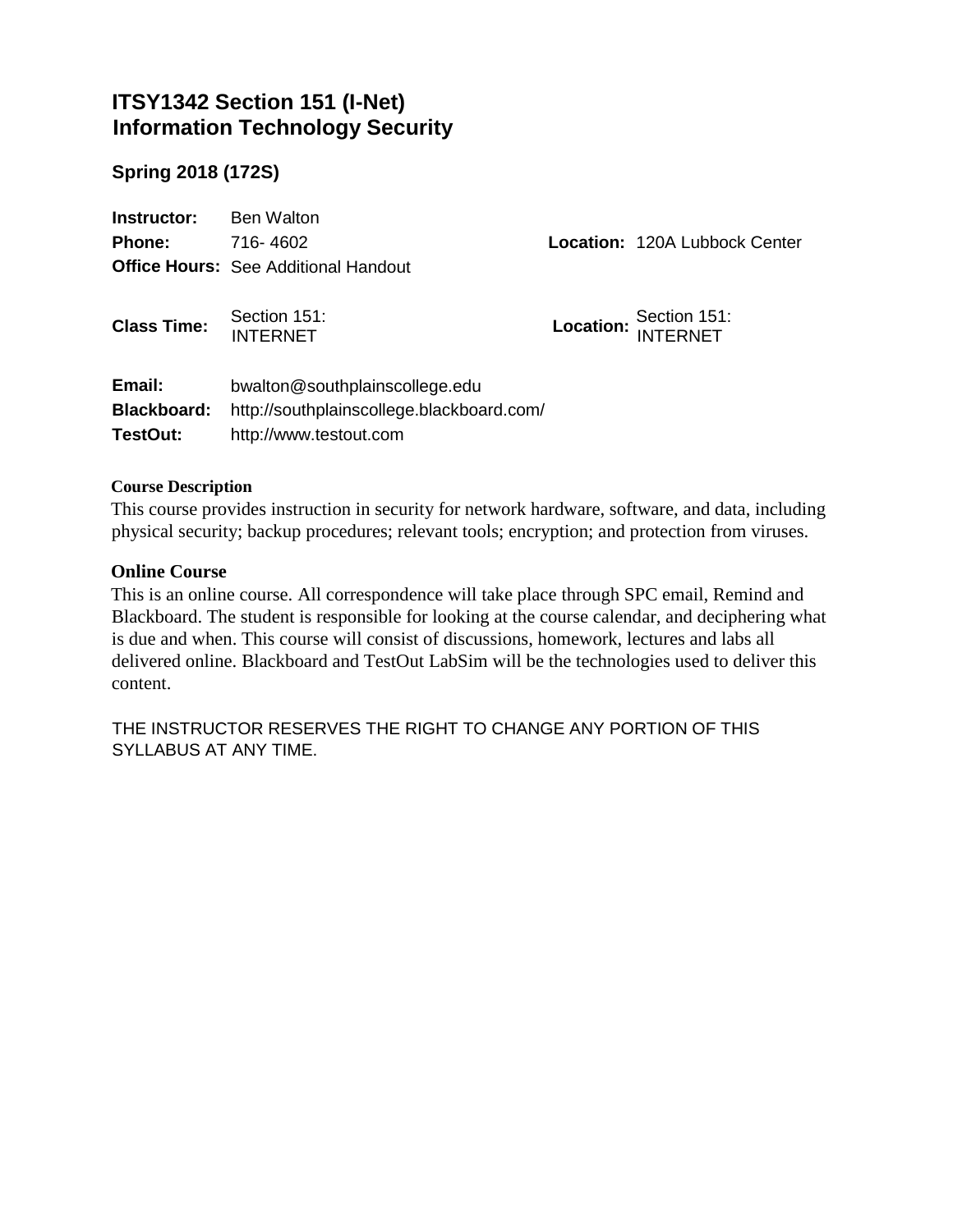### **Textbook and Hardware Requirements**

We will be using TestOut LabSim 6.0.1 for this course, as well as Security + SY0-501 by David Prowse. You will need to purchase an activation code from the SPC bookstore or online at the link mentioned below. Once activated, you will need to enroll in the course mentioned below. Also below is a link to a video with instructions on how to enroll in the LabSim course. This software will provide you with a virtual environment that we will use for labs, homework assignments and exams. It will also provide you with a wealth of information, reading materials, and videos to aid in your learning experience.

## **LabSim:**

| Promo Code:               | 14-232TA                                                         |
|---------------------------|------------------------------------------------------------------|
| <b>Course Product:</b>    | TestOut Security Pro 6.0                                         |
| ISBN:                     | 978-1-935080-44-2                                                |
| <b>School Name:</b>       | <b>South Plains College</b>                                      |
| <b>Instructor Name:</b>   | <b>Ben Walton</b>                                                |
| Course Name:              | $ITSY1342.151$ Info Tech Security $S2017 - 172S$                 |
| <b>Purchase Link:</b>     | http://www.testout.com/home/student-resources/student-purchasing |
| Video Link:               | http://www.testout.com/home/student-resources/how-to-tutorials   |
|                           | (View the "Creating Accounts – Class Enrollment" video)          |
| <b>Instructions Link:</b> | http://www.testout.com/home/student-resources/how-to-            |

[tutorials/studentsnot-activated-by-teachers](http://www.testout.com/home/student-resources/how-to-tutorials/students-not-activated-by-teachers)

## **Textbook**:

Title: CompTIA Security+ SY0-501 by David L. Prowse ISBN: 978-0-7897-5912-2

### **Software Requirements**

Because some of the assignments will be done and submitted outside of class, you will need access to the following programs outside of the classroom:

- A web browser (Google Chrome)
- Adobe Reader
- Blackboard account
- Microsoft Office
- TestOut Account

### **Communication**

Communication for this class will be via Blackboard. All email communication should be sent via Blackboard. If you need to talk to me face-to-face, let me know in class and we will schedule a time.

### **Attendance Policy**

You will be **dropped** from the course with an "X" or an "F" if online participation guidelines are not met. You are required to login and work in the course (Blackboard and LabSim) at least once per week. You are also required to complete the weekly discussion, weekly assignments (TestOut LabSim), and any quizzes or readings assigned. Missed assignments can/will be counted as absences. If four of these online task are not completed, or if the student fails to login to Blackboard, they will be dropped from the course.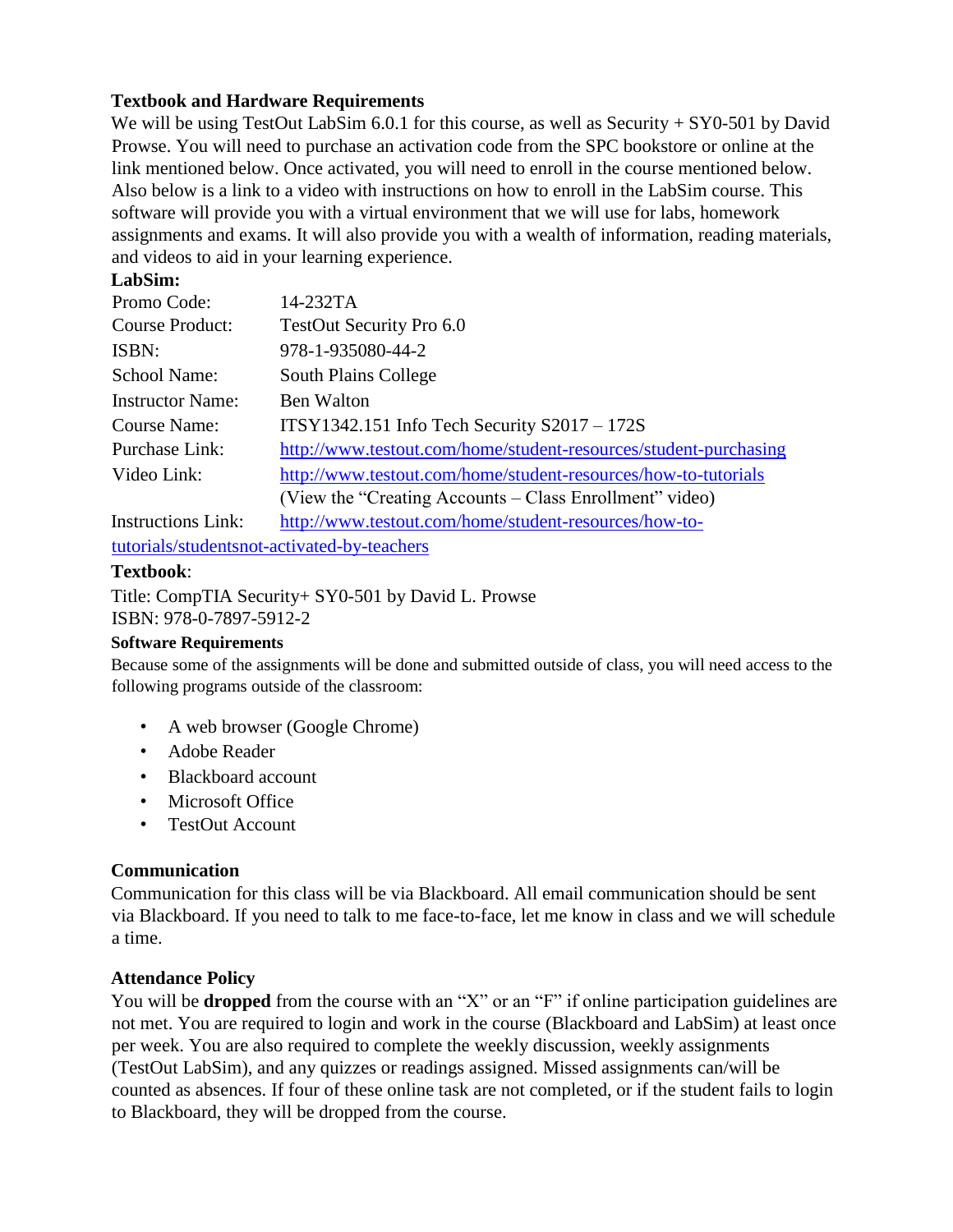### **Reading Assignments and Online Discussions**

Mandatory, assigned reading is a requirement for this course. You will be required to read from your textbook, from within LabSim, and articles that are posted for discussions. Discussions will be posted weekly, and may require information from all of these sources. In discussions you are required to post one 300 word response to the article or question given (unless otherwise specified), and reply to at least two other students. Your replies should be in-depth, analyzing what the other person has said, and expanding upon it. Not just "Good analysis, Bart". That will not work as a reply. Replies should be between 50-100 words.

You may be reading from two different areas of security depending on the point in the semester. Sometimes the book will be covering different material than LabSim, and vice-versa. Although confusing, this will make you better at retaining the information for your certification exam.

#### **Assignments and Lab Projects**

**Procrastination will not serve you well in this course.** Most assignments will be available through the LabSim software. Each chapter will have several small assignments and labs that will count toward your homework grade. For the TestOut LabSim section assigned, all labs and exams are pulled for homework grades. There will also small homework assignments and projects that will be assigned periodically throughout the semester. These assignments and/or projects will be announced in class and available in Blackboard. **NO LATE WORK IS ACCEPTED!**

#### **Exams**

There will be four exams given in this class including a comprehensive final exam. No make-up exams will be offered. Exams will consist of multiple choice questions and simulation labs. Exam grades are final. No extra credit will be given and no retakes will be considered

#### **Grades**

Grades will be calculated as follows:

|                          | <b>Possible Points</b> |
|--------------------------|------------------------|
| Assignments/Lab Projects | 15%                    |
| Exam 1                   | 20%                    |
| Exam 2                   | 20%                    |
| Exam 3                   | 20%                    |
| Final Exam               | 25%                    |

### All assignments are mandatory**. I reserve the right to drop or fail you if homework assignments are frequently missed or incomplete.**

Grades will be available through LabSim (Homework/Exam Grades) and Blackboard. Blackboard grades will show a running average of how you are performing throughout the semester. Blackboard grades will be updated regularly throughout the semester.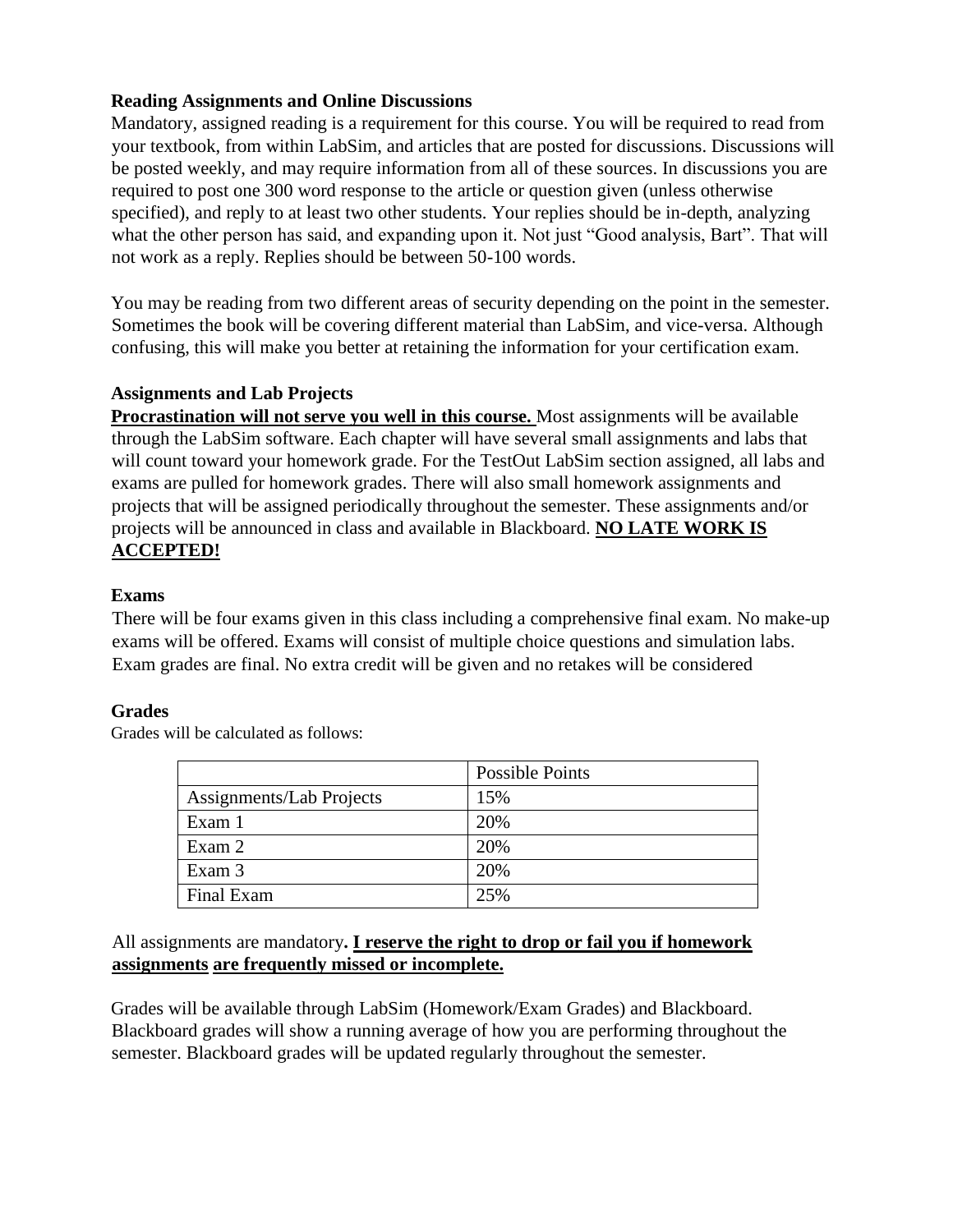## **Instructional and Outside Course Time Estimation:**

TestOut LabSim Time:  $5.75$ hrs/wk x  $16$ wks = 92 hrs Exam Study Time: 20 hrs Network Pro Cert Exam:  $2<sup>h</sup>$ rs x 1 = 2 hrs Network+ Cert Exam Study Time: 20 hrs Network+ Cert Exam: 2 hrs **Total Course Time = 136 hrs Total Time/Week = 8.5 hrs**

## **Certifications**

Two certification exams will be taken at the end of this course. The TestOut Security Pro exam and the CompTIA Security+ exam. The TestOut Security Pro exam will be during the last three weeks of class (online). The CompTIA Security+ exam will be taken at the Pearson testing center located in TC212 (Levelland) and must be scheduled during the last three weeks of the semester. A passing grade on both certifications will exempt the student from the final exam.

# **Drop Policy**

You may be dropped from this course for the following reasons:

- Attendance
	- o You do not check in to Blackboard for two weeks
- Participation, completion of homework, exams, and team project
	- o You have missed 2-3 classes and several homework assignments
	- o You have missed several homework assignments
	- o You have missed two or more exams without rescheduling with the instructor
- Academic Integrity
	- o Cheating, plagiarism, or sharing your work with others
	- o Offensive, degrading, or off topic discussion posts

## **Academic Integrity**

It is the aim of the faculty at South Plains College to foster a spirit of complete honesty and a high standard of integrity. The attempt of any student to present as his or her own any work which he or she has not honestly performed is regarded by the faculty and administration as a most serious offense and renders the offender liable to serious consequences and possible suspension. Please refer to the SPC General Catalog regarding consequences for cheating and plagiarism. **I reserve the right to administratively drop with an "F" any student whom I suspect of academic dishonesty.**

**\*\*Do not, under any circumstances, turn in another student's file as your own. Do not, under any circumstances, give your file to anyone else to turn in as their own. Both situations are representative of academic dishonesty and will be treated as such.\*\* Disclaimer** 

Because we will use Blackboard to conduct a portion of this class, please note that the materials you may be accessing in chat rooms, bulletin boards or unofficial web pages are not officially sponsored by South Plains College. The United States Constitution rights of free speech apply to all members of our community regardless of the medium used. We disclaim all liability for data, information or opinions expressed in these forums.